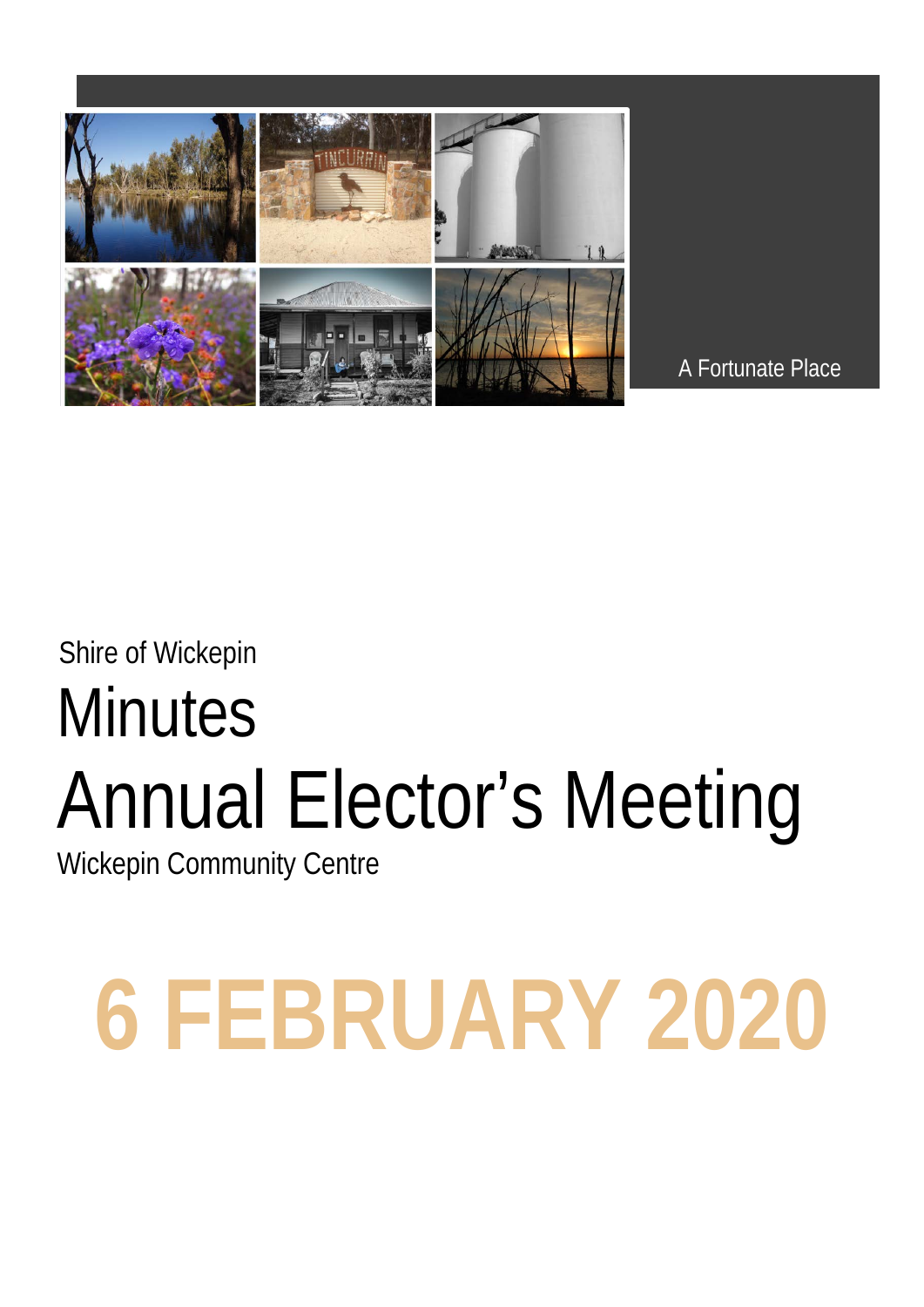# **Minutes of an Annual Elector's Meeting held in the Shire of Wickepin Community Centre, Wickepin Thursday 6 February 2020 commencing at 6:30pm**

### **1. Attendance**

| President                      | Cr JA Russell                    |
|--------------------------------|----------------------------------|
| Councillor                     | Cr FA Allan                      |
| Councillor                     | Cr SJ Hyde                       |
| Councillor                     | Cr AG Lansdell                   |
| Councillor                     | Cr NS Astbury                    |
| Councillor                     | Cr WA Astbury                    |
| <b>Chief Executive Officer</b> | Mark Hook                        |
| Finance Manager                | Erika Clement                    |
| Manager of Works               | Gary Rasmussen                   |
| <b>Mel Martin</b>              | <b>Executive Support Officer</b> |
| <b>Guest Speaker</b>           | Constable Dorry Grzinic          |
|                                | Sargent Phil Huggins             |
|                                | <b>Marion Hook</b>               |
|                                | <b>Steve Rose</b>                |
|                                | Dave Astbury                     |
|                                | Ross McDougall                   |
|                                | Kevin Coxon                      |
|                                | Colin Hemley                     |
|                                | <b>Clint Hemley</b>              |
|                                | <b>Alison Hill</b>               |
|                                | Ray Lewis                        |
|                                | <b>Audrey Bird</b>               |
|                                |                                  |
| Apologies                      |                                  |
|                                | Cr SJ Martin                     |
|                                | Elaine Bushby                    |
|                                | Keith Bushby                     |

# **2. Opening**

The President Cr Russell declared the meeting open at 6.33pm.

**3. Confirmation of Minutes** - Annual Electors Meeting 7 February 2019.

Linley Rose

# **Moved Dave Astbury / Seconded Colin Hemley**

That the minutes of the Annual Electors Meeting held on 7 February 2019 be confirmed as a true and correct record.

#### **Carried**

# **4. Annual Report 2018/2019**

4.1 Acceptance of Annual Report 2018/2019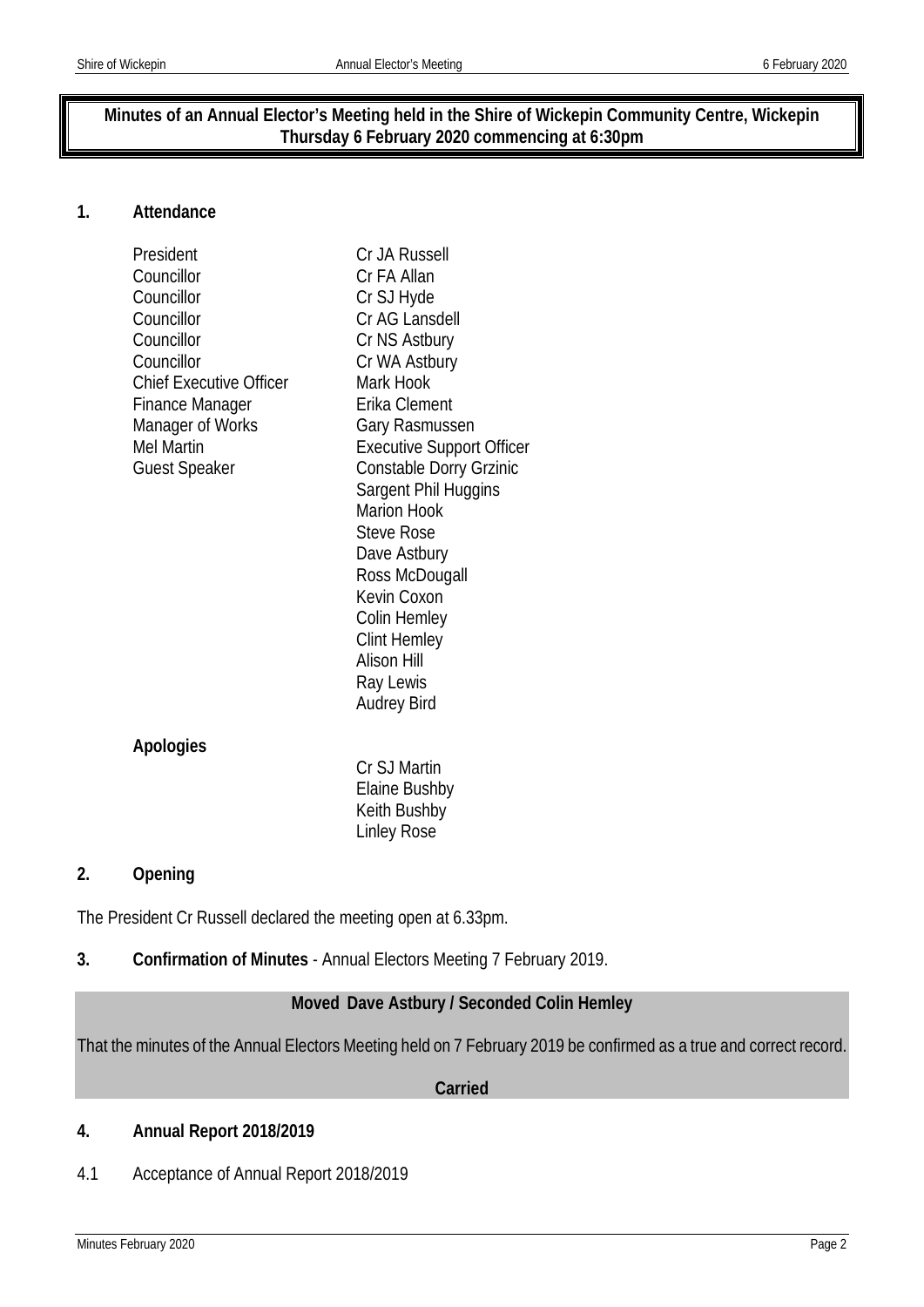The President Cr Russell gave a brief outline of the 2018/2019 Annual Report. Cr Russell thanked the CEO, DCEO, CDO, ESO, Works Manager, outside staff and all other Shire of Wickepin staff for their work over the last year. Cr Russell advised that the Council does strive to achieve the best for all communities within the Shire of Wickepin. The Shire President Cr Julie Russell thanked her deputy Cr Wes Astbury and fellow councillors for the last year's work.

# **Moved Cr Wes Astbury / Seconded Steven Rose**

That the 2018/2019 Shire of Wickepin Annual Report as presented be accepted.

**Carried**

# **6:40pm Audrey Bird entered the meeting**

- 4.2 Business Arising
- **5. General Business**
- 5.1 Blue Tree

Ray Lewis raised concerns regarding the Blue Tree and its current location. Ray is all in favour of the Blue Tree and its significance however found the current location of the blue tree too confronting for residents who have lost a significant other to suicide / mental health. Ray believes the Community spirit needs to be lifted and the current location of the tree brings a sense of sadness and believes that it was a rushed decision when the positioning was decided.

CEO Mark Hook addressed Ray's concerns by reading a letter written by Elaine and Keith Bushby.

Cr Julie Russel also stated there has been another letter written to the Shire addressing the Blue Tree and its location.

# **6:45pm Sargent Phil Huggins and Constable Dorry Grzinic entered the meeting**

Cr Wes Astbury addressed Ray and stated he understood his concerns, however – "It's a good conversation starter, therefore serving its purpose".

Colin Hemley believes the location of the tree is satisfactory. It is only a symbol to raise awareness within the Community. Ross McDougall agreed, as did Dave Astbury. Dave Astbury being opposed to relocating the tree.

Works Manager, Gary Rasmussen stated he understands both opinions regarding the location of the tree. However believes the purpose of the tree is being achieved – getting the Community talking about suicide/mental health and raising awareness.

Alison Hill suggested the Shire contact the Blue Tree association and seek their guidance in regards to location – also stating that Wickepin is spelt incorrectly on their Website.

Audrey Bird suggested that all parties come to a mutual agreement and called to move a motion that Council considers moving the Blue Tree outside of the town boundary but keep it on the Williams – Kondinin Road, the tree has a significance purpose however needs to be relocated.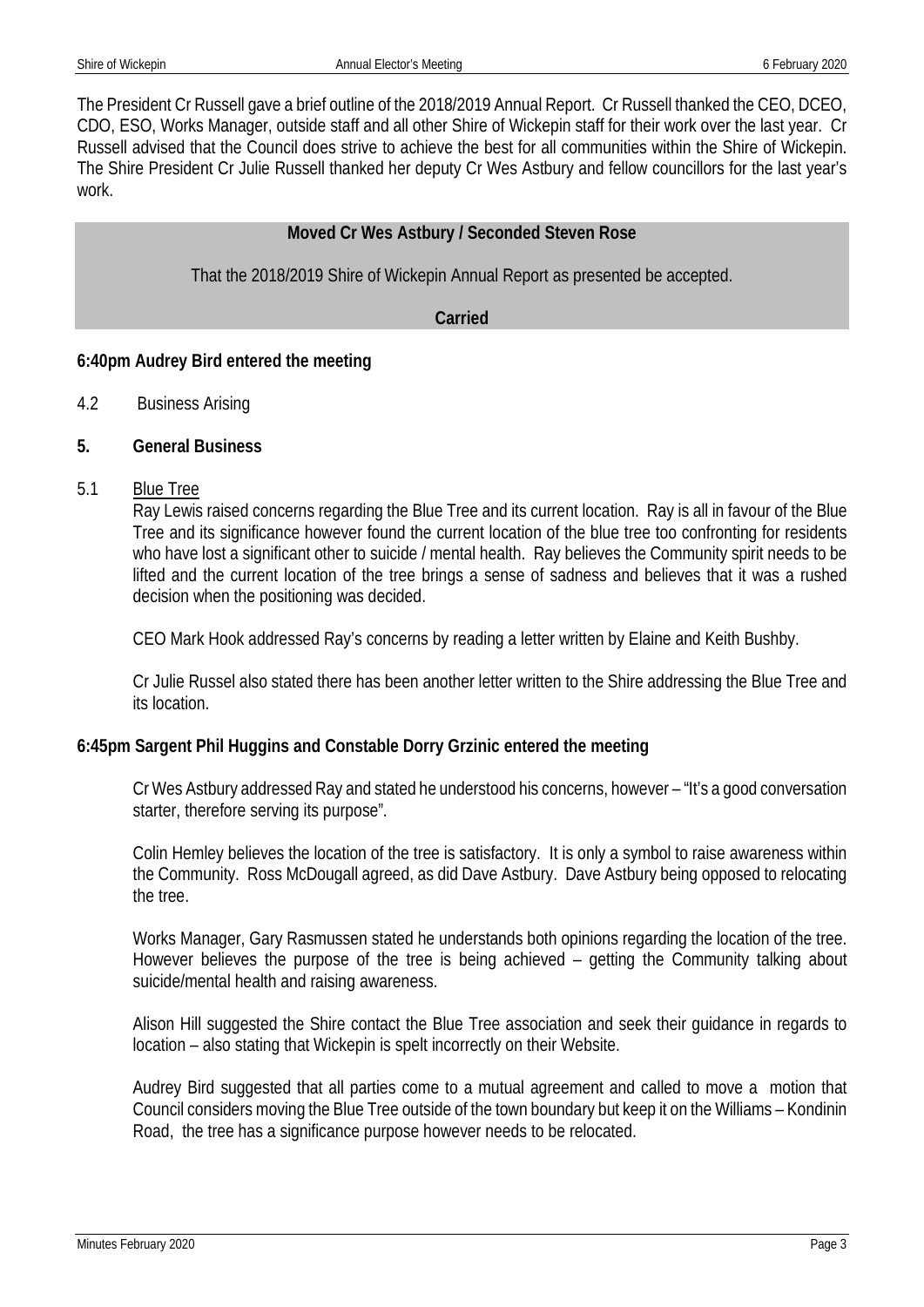### **Moved Audrey Bird / Seconded Ray Lewis**

Council considers moving the Blue Tree outside of the town boundary but keep it on the Williams – Kondinin Road. The tree has significance purpose however needs to be relocated.

#### **Status Quo 6/6**

#### 5.2 Caravan Park

Dave Astbury raised concerns regarding the state and condition of the Wickepin Caravan Park. Dave believes that the park needs to look more inviting and the ground surrounding it keep tidy. He raised the question of possibly updating the BBQ area and replacing it with a decent size camp kitchen.

Cr Julie Russell advised that the matter can be considered in the 2020/2021 budget.

Ray Lewis believes that the Manager of the Caravan Park must live in the house provided by the Shire located on the Caravan Park grounds.

Cr Julie Russell advised the current Manager has his own residence and would be unfair for the Shire to request he leaves his dwelling to occupy the Caravan Park house.

Ross McDougall pointed out that a lot of small country town caravan park Managers do not live on the park grounds – it's just the way small country towns work.

#### 5.3 Wickepin Rubbish Tip

Steve Rose raised concerns regarding the Wickepin Rubbish Tip. Suggesting that the tip be open on certain days and set times.

There has been a lot of non – rate payers / community residents that have been accessing the tip causing it to fill quickly and rubbish just being dumped.

Cr Julie Russell suggested the tip be closed 1 or 2 days per week and possibly overnight, stating that Wickepin tip is the only 24/7tip in the district.

Steve Rose suggested we could have the tip manned and only open at certain times.

Cr Julie Russell acknowledged Steve Roses' suggestion but advised in doing this the Shire would need to employ another staff member.

Works Manager, Gary Rasmussen believed that if Wickepin were to man the tip then the Yealering and Harrismith tips would get an influx of rubbish beyond their capacity.

Audrey Bird suggested an automatic gate be installed. Ross McDougall agreed and suggested it could function simular to the Stand pipe cards issued by the Shire.

Cr Fran Allan suggested that surveillance cameras could be installed along with the electronic gate to discourage people from dumping their rubbish at the entrance.

CEO Mark Hook advised it could be put to Council for consideration, coinciding with the 2020/2021 financial budget.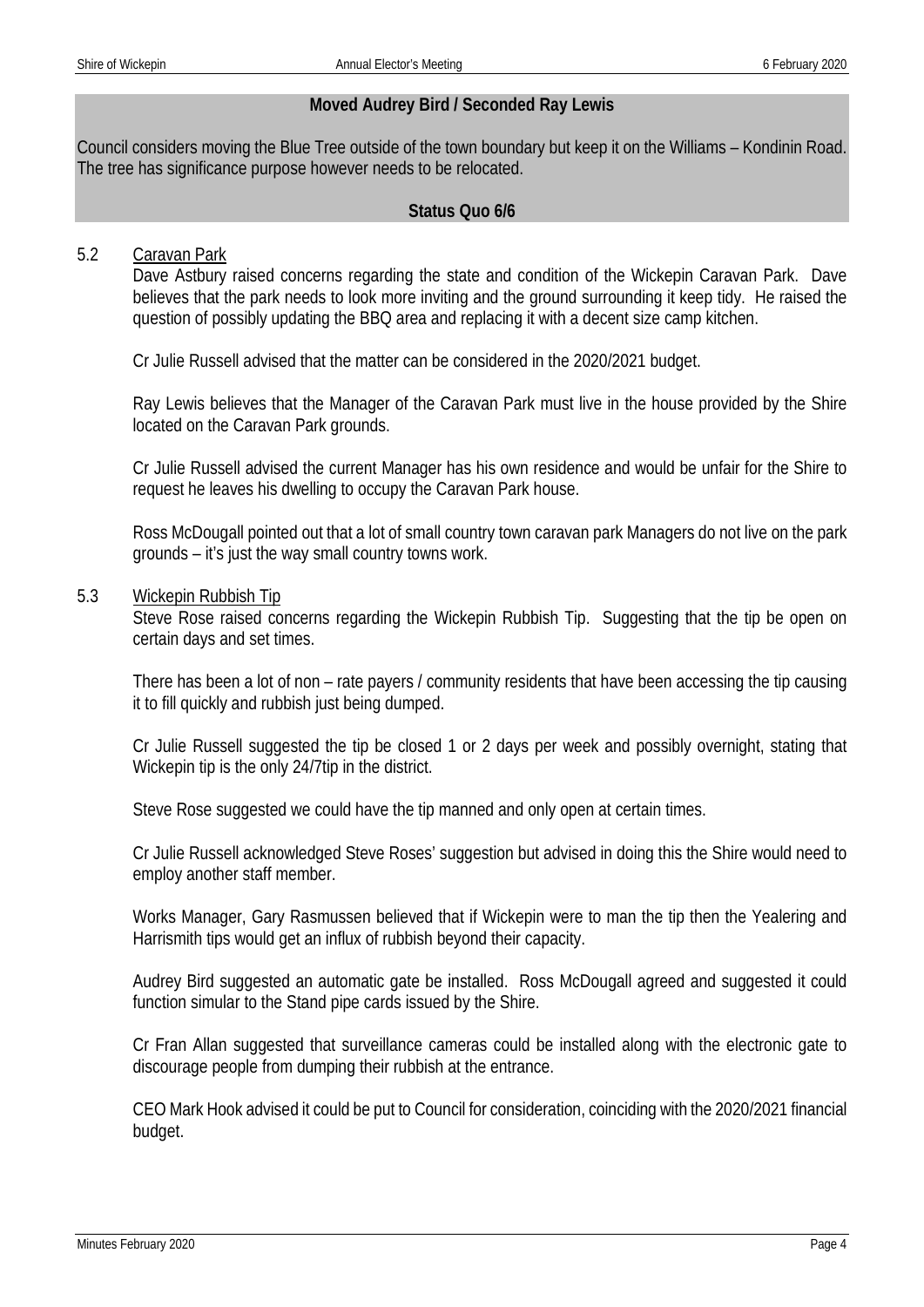#### 5.4 Line Road / Stock Route Road

Dave Astbury questioned the progress of Line Road, querying if the whole of the road was going to be bituminised. Gary Rasmussen addressed the question, stating that if all of the road was to be bituminised it would increase the amount of traffic, therefore in the long term being more costly due to maintenance.

Dave Astbury also questioned the state of the Stock Route Road. Again Gary Rasmussen addressed the question stating this road will be addressed within 3 years of the 5 year road program. However there are roads in more urgent need of repair.

#### 5.5 Youth Employment

Ray Lewis raised awareness regarding lack of employment opportunities for the youths in Wickepin.

CEO Mark Hook advised that the Shire could make contact with the employment agencies in Narrogin and pass on any relevant information. Also stating that in the past the Shire have offered traineeships opportunities to the youths of the Community

#### 5.6 Drum Muster

Audrey Bird questioned the drum muster procedure and questioned if it was financially worth it.

Finance Manager, Erika Clement advised we get dollar for dollar, therefore the costing being neutral.

#### 5.7 Water Supply to town dam

Ray Lewis questioned the town's water catchments.

CEO Mark Hook advised that all eroded catchment have been cleaned out and there are no current plans for any new catchments.

Cr Julie Russel advised that water is critical at this present time and the whole community needs rain.

#### 5.8 Notice Board

Ray Lewis suggested the Shire place a notice board in front of the Administration building informing the Community of upcoming events.

Cr Julie Russel noted the idea and advised it will be discussed at the 2020/2021 budget meeting.

#### 5.9 Christmas Lights

Ray Lewis suggested the town displays more Christmas lights during the festive season like the larger Shires.

Cr Julie Russel noted the idea and advised it will be discussed at the 2020/2021 budget meeting.

#### 5.10 Support Local Businesses

Ray Lewis believes that the community needs to be more supportive of each other. Wickepin / Yealering / Harrismith using the example of the Australia Day Breakfast and lack of residents coming together from each town.

Cr Fran Allan and Kevin Coxon agreed with Ray's point however advised that the Australia Day Breakfast is held at a time when a lot of local residents are away on leave.

#### 5.11 Channel Situated Near Railway Dam

Ross McDougall was looking for suggestions to get the Channel near the railway dam recognised. Cr Julie Russell added that it is very difficult to access the track and would be very costly to make it suitable to be open to the public, however needs to be documented and suggested a book be published.